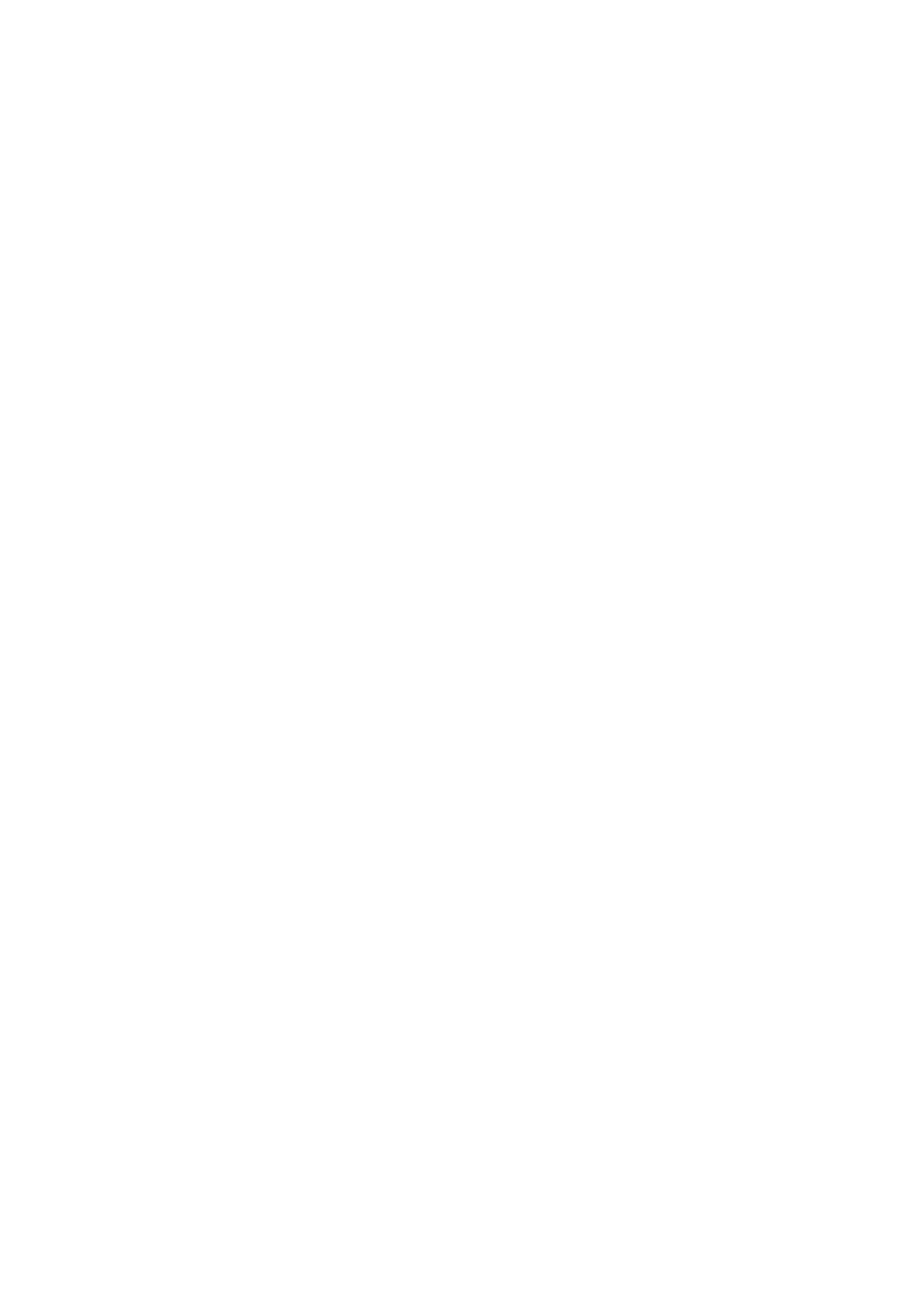- **1.** Following the joint IMF–ILO conference on "The Challenges of Growth, Employment and Social Cohesion" hosted by Prime Minister Jens Stoltenberg of Norway, which was held on 13 September 2010 in Oslo, the ILO and the IMF agreed to work together on exploring the scope for: a social protection floor; employment-creating growth; and the central role that effective social dialogue can play in building the consensus needed to tackle the difficult adjustment challenges created by the current economic crisis.  $\frac{1}{1}$  This progress report focuses on social dialogue and adjustment in Romania.
- **2.** Shortly after the Oslo conference, the IMF invited the ILO to participate in a seminar on 2 November 2010 for trade unions in Romania to discuss issues related to the current economic crisis. Since that time the ILO and the IMF have been collaborating closely in Romania and both institutions are strongly committed to helping the Government and the social partners reach consensus about a durable legislative framework and a set of labour market institutions and policies that can support strong, sustained and balanced economic and employment growth.

## **Background: The impact of the global economic crisis on Romania**

- **3.** Romania, like many economies in Europe, was badly affected by the global economic crisis in late 2008. In the second half of that year the Romanian stock market went into rapid decline, losing two-thirds of its value over the next nine months. Previously strong capital inflows into Romania and other European economies were abruptly reversed. As a result, by October 2008 the commercial banks were experiencing liquidity problems and interest rates spiked. The resulting uncertainties for fiscal policy and concerns about the magnitude of the current account deficit led the international rating agencies to cut Romanian credit ratings more severely than for other emerging economies. Although Romanian sovereign foreign debt was very moderate, between November 2008 and April 2009 the interest on Romanian bonds rose sharply, peaking at close to 800 basis points (8 per cent) higher than those for German government bonds in February 2009. This was significantly higher than the bond spreads faced by many other emerging economies in the region.
- **4.** The Romanian currency, the lei, depreciated by around 20 per cent against the euro between October 2008 and January 2009. Currency reserves also dipped but remained adequate. However, following rapid growth of foreign currency lending to Romanians in the years prior to the crisis, there were significant concerns about how the banking system would cope as the local currency lost value, pushing up loan repayments in lei and increasing the likelihood of increasing defaults.
- **5.** These financial pressures were reflected in the real economy in the last quarter of 2008. Real GDP growth, which had been increasing at an average annual rate of 9 per cent in the first three quarters of the year, collapsed in the final quarter of 2008, falling by an annual rate of 13 per cent. This was one of the most dramatic turnarounds in all emerging markets. The impact of the global economic crisis was transmitted to most emerging economies through a combination of factors including: massive capital outflows as international investors fled more risky markets; declining domestic demand and access to credit as confidence deteriorated; and a major contraction in export markets. All three factors were at play in Romania but it is notable that the initial downturn was driven by a major contraction in domestic demand consequent on the major shift in capital flows, while the decline in exports was far more moderate in Romania than in other European countries.

 $^{1}$  GB.309/WP/SDG/1.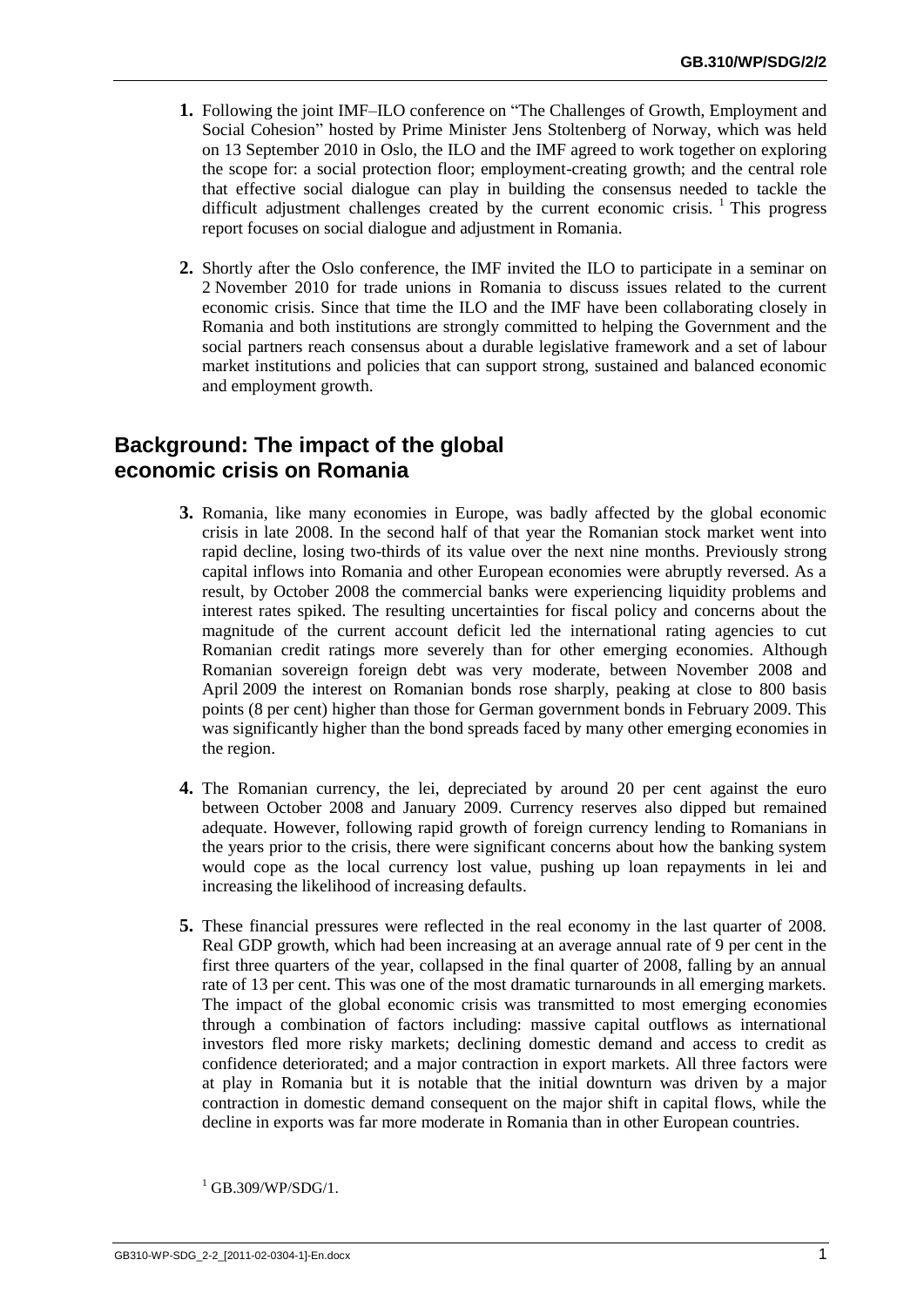#### **IMF Stand-By Arrangement**

- **6.** In May 2009, the Government of Romania reached an agreement with the IMF for a Stand-By Arrangement (SBA) over a two-year period for an amount of nearly 13 billion euros. This Arrangement was supplemented by 5 billion euros from the European Union and 2 billion euros from other multilateral sources. In 2009–10, the Government implemented in various stages expenditure cuts and tax increases amounting to 9 per cent of GDP. Many of the austerity measures implemented in conjunction with the SBA had far-reaching implications for public employment levels, pension and other transfer payments, public-sector wage levels, and other measures that impact on disposable incomes and living standards (see below for details). Issues of labour market flexibility were not included in the initial Letter of Intent from the Government to the IMF in April 2009.
- **7.** The IMF undertook its regular Article 4 consultations with Romania in May 2010. The staff report on these consultations included a significant focus on structural reforms and concluded that "Romania's labour market is rigid compared to others in the region".<sup>2</sup> Shortly after the conclusion of these consultations, in June 2010, the next Letter of Intent under the SBA from the Government of Romania to the IMF included the following statement:

We will introduce by end-2010 a revised labour code and collective contract legislation, to increase flexibility of working time, and to reduce hiring and firing costs through more flexible contracts. We also aim to allow greater wage flexibility.  $3$ 

**8.** Subsequent Letters of Intent between the Government and the IMF have mentioned labour market reforms. The latest, from 22 December 2010, states:

We are continuing work on labour market reforms to increase flexibility, increase representativity in the negotiations between social partners, and encourage greater labour force participation, particularly for young people ... Before end-December (after consultation with social partners and the IMF, the World Bank and the European Commission), we will send a revised social dialogue code and an improved labour code to parliament. 4

**9.** Issues related to labour legislation and labour market flexibility have been prominent features of economic discussions with the international financial institutions in Romania for many years and were regularly discussed in IMF Article 4 reports and various IMF and World Bank research papers between 2003 and 2008.

#### **Recent ILO engagement in Romania**

**10.** Following the IMF trade union meeting in November 2010, the ILO consulted the Romanian social partners on a range of employment and social policy issues. In light of these consultations, the ILO suggested that a tripartite meeting be held on the occasion of a forthcoming IMF mission in late January/early February to review the contribution that labour market reform could make to adjustment and sustainable growth. The Director-

2 IMF: *Staff Report for the 2010 Article 4 Consultation, Fourth Review under the Stand-By Arrangement*, Country report No. 10/227 (Washington, July 2010), p. 26.

<sup>3</sup> Letter of Intent from the Government of Romania to the IMF, 16 June 2010, para. 19, in IMF, op. cit.

<sup>4</sup> Letter of Intent from the Government of Romania to the IMF, 22 December 2010, para. 18.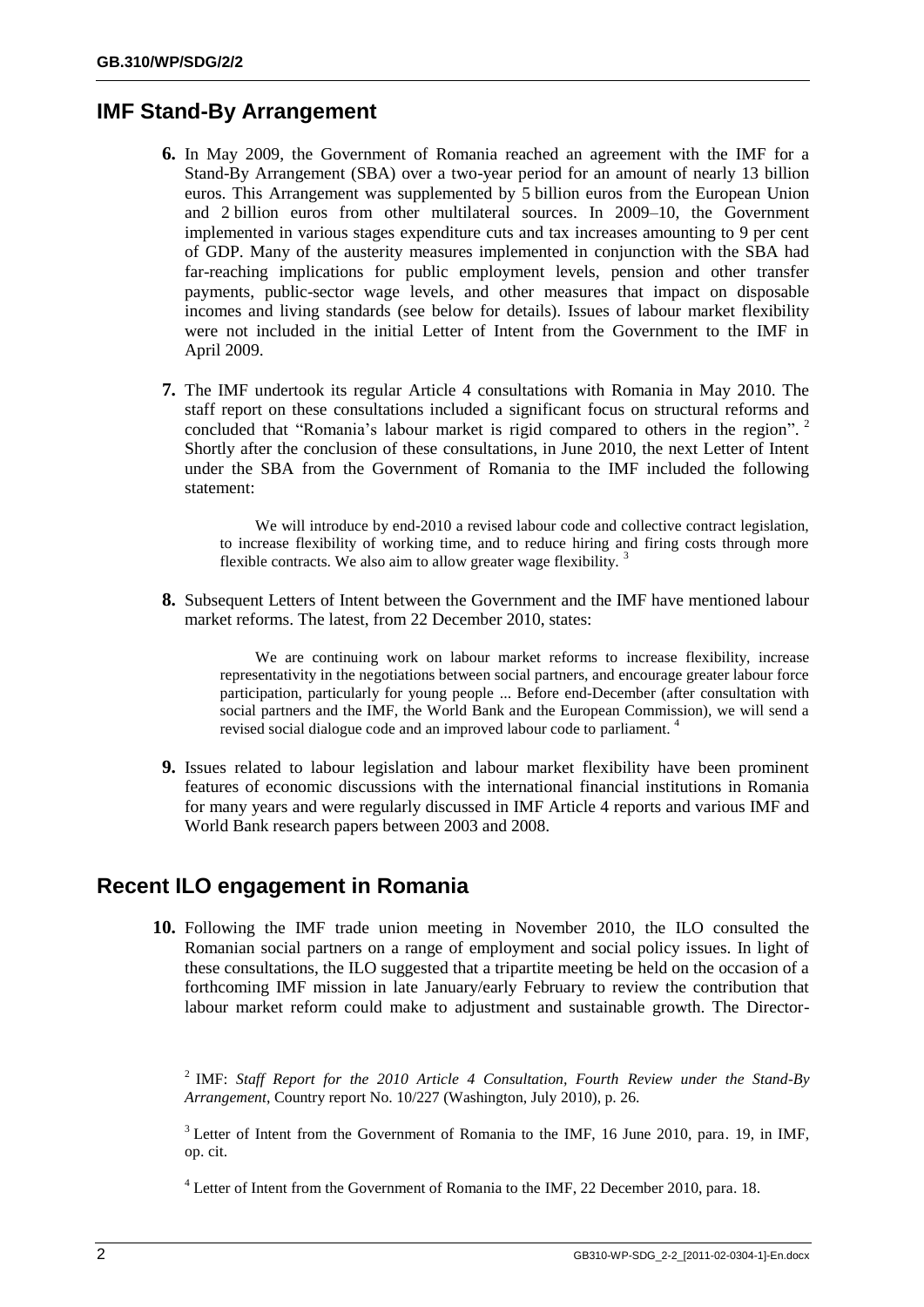General of the ILO subsequently wrote to the Prime Minister of Romania proposing, in the context of the next IMF mission to Romania, a meeting to be jointly hosted by the ILO and the Government and involving the social partners, the IMF and other relevant international organizations (World Bank and European Commission) to begin consultations on a range of labour market issues. The Prime Minister responded positively to this proposal.

- **11.** Also in November, the five national trade union centres in Romania wrote to the Director-General of the ILO referring to the IMF activities in the country. They requested that experts from the Office be assigned to analyse the need for modifications to the labour legislation and subsequently contribute to discussion on this issue if it was considered that reforms were required. <sup>5</sup> The Minister for Labour, Family and Social Protection also wrote to the ILO in December 2010 confirming that the Government was intending to amend and supplement the Labour Code and welcomed technical assistance from the Office during this process. Consultations were also held with representatives of several employers' associations that have national recognition status in Romania, and they also welcomed ILO participation and technical assistance in discussions concerning possible reforms to the labour legislation.
- **12.** On 15 December 2010, the Government of Romania released drafts of proposed changes to the Labour Code and the chapter on collective bargaining of a new social dialogue law that consolidates and modifies various other aspects of national laws. The draft reforms included provisions regulating: the system of collective bargaining; the recognition of trade unions and employers' associations; dismissal procedures; working time; temporary work; probation periods; and a wide variety of other issues. Both the recognized trade unions and employers' associations criticized the proposals. The social partners claimed that the Government had not followed the procedures concerning consultations established in the existing social dialogue law and, consequently, they initially refused to consider the draft laws in the Economic and Social Council.
- **13.** In early January 2011, informal consultations did commence between the Government and some of the social partners over at least some aspects of the proposed reforms. During this process, the Minister for Labour, Family and Social Protection set a deadline of 21 January 2011 for the completion of these consultations and indicated that, if negotiations were not finalized by then, the Government would submit the draft laws to Parliament. During the course of these negotiations the five national trade union centres wrote to the Director-General of the ILO requesting written comments on the two draft laws and ILO technical expertise in the tripartite discussions. The ILO responded to this request on 18 January with written comments on the draft legislation to the trade unions, also making copies available to the Government and the recognized employers' associations.
- **14.** A tripartite meeting on labour market institutions and policies for strong, sustained and balanced economic growth in Romania was held on 26 January 2011, at which the IMF, the European Commission and the ILO all made presentations. The Minister for Labour, Family and Social Protection and senior representatives of all the social partners actively and constructively participated in the subsequent discussions, which were broad-ranging. The objective of the ILO in suggesting this meeting was to set in train a process of tripartite discussions on a package of labour market reforms. The type of issues envisaged included: training and active labour market policies; possible improvements to labour administration and labour inspection; measures that might foster increased productivity in public and private enterprises and the formalization of informal activities; and arrangements for future wage policy. This package of reforms could assist Romania to improve both efficiency and equity in the labour market and eventually provide the country

<sup>&</sup>lt;sup>5</sup> Letter to the Director-General of the ILO from the five national trade union centres in Romania, November 2010.